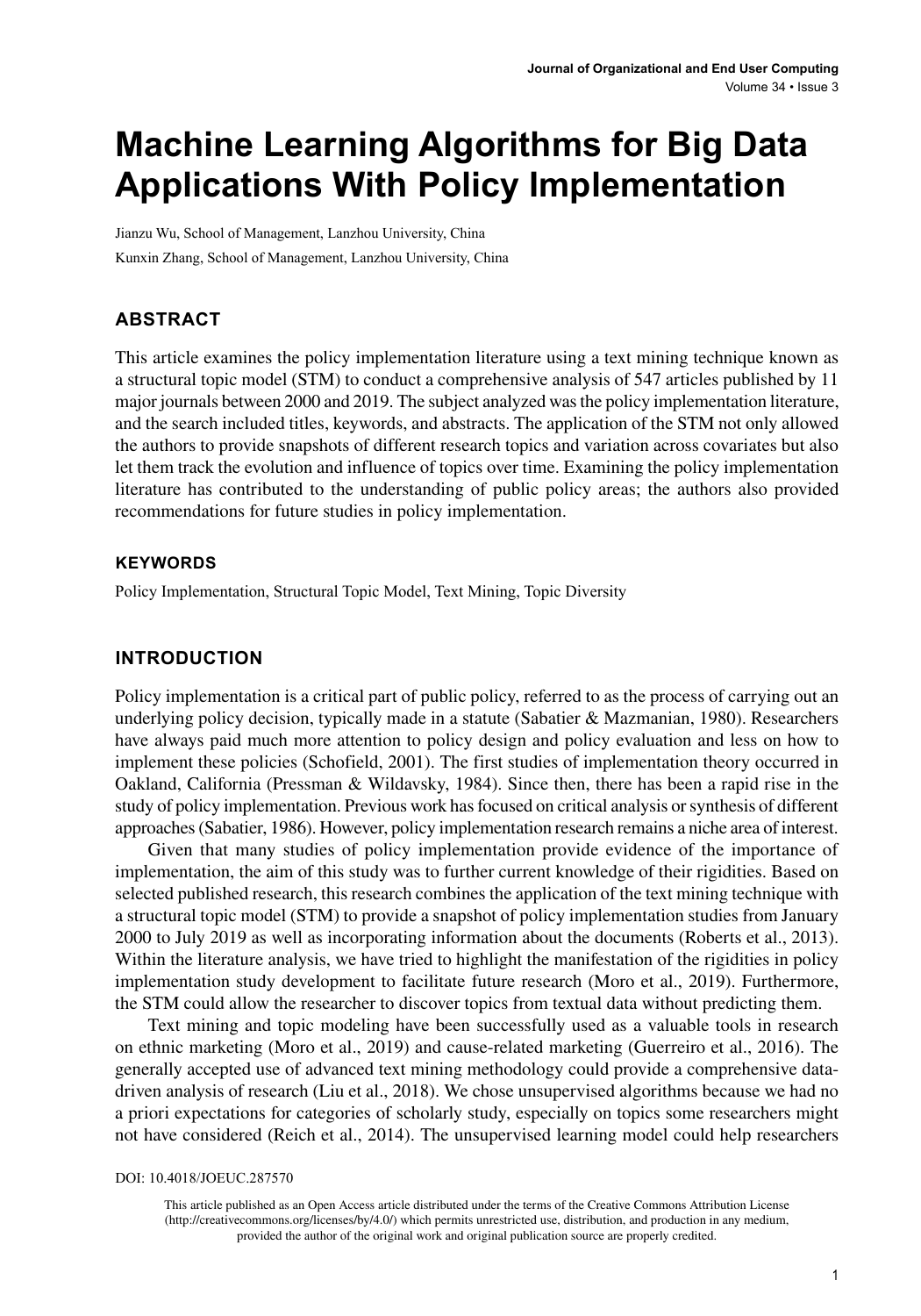analyze textual data without human intervention. Until now, this methodology has not been applied to the policy implementation literature. In this paper, we demonstrate policy implementation research using topic models instead of focusing on the technical details of the STM.

The main contributions of this study are as follows. First, we uncovered the prevalence and content of topics regarding policy implementation, based on text mining and the STM. Second, we explored the changing trends regarding the proportion of scholarly attention to different topics. Third, we evaluated the levels of scholarly impact by each topic. The rest of this paper is broken into four sections. The next section gives a brief overview of policy implementation, after which we outline text mining and an STM that includes covariates. We then present our results before, finally, drawing our conclusions for policy implementation research.

### **POLICY IMPLEMENTATION LITERATURE AND SYNTHESIS**

### **Generational Study**

In recent years, interest has been growing in summarizing the policy implementation field or parts of it by a variety of methods. Some preliminary work in policy implementation has focused primarily on case studies that address the obstacles between the definition and execution of policy (DeLeon & DeLeon, 2002). The first generation of implementation research did not examine the policy implementation process and focused less on generic implementation theory (Van Meter & Van Horn, 1975). Furthermore, the conclusions of case-based analysis cannot change the analysis of other policies and/or their forecasts of the effects of policy. However, the first-generation literature contributions to scholars' understanding of these specific study streams, even collectively, could help bring the attention of the public to policy failure.

The second generation of implementation studies was much more multivariate and comparative after analysis (Goggin, 1986), as with the top-down perspective and bottom-up perspective. Scholars have drawn our attention to the variety of variables that influence policy implementation and have tried to find the best policy proposal for its successful implementation (DeLeon & DeLeon, 2002). The main limitation of this generation is the definition of policy implementation and the implementation framework. Representative scholars have espoused specific opinions, and therefore there is no common ground for policy implementation. For example, those with a top-down perspective believe that implementation starts with a government's policy decision, which is then implemented, whereas those with a bottom-up perspective focus on the interests of the local area (Sabatier, 1986).

The third generation of implementation studies attempted to synthesize the two perspectives using multiple measures and methods (O'Toole, 1986). The aim of the study of implementation for thirdgeneration research is much more scientific than it might have been for the previous two generations (Goggin, 1990). These researchers were concerned with the variety of policies, time, and governmental units, and then they attempted to predict future implementation behavior. A researcher who conducted a recent review of the literature on policy implementation tried overcoming the problems created by a shortage of cases and an excess of variables in research (Goggin, 1986). Unfortunately, there has been no sustained interest in research from a third-generation perspective (O'Toole Jr, 2000).

### **Theories of Implementation**

It is worth pointing out the three perspectives of policy implementation research: top-down, bottomup, and synthesis. Sabatier and Mazmanian (1980) and Van Meter and Van Horn (1975) are the representative scholars for the top-down perspective. They have stressed the process of policy implementation and the critical role of the central government. The Sabatier and Mazmanian (1980) framework presents three categories of variables that influence policy implementation. The three stages include 17 variables linked to the tractability of the problem, the ability of the statute to structure implementation and non-statutory variables. We should note that each of the stages can